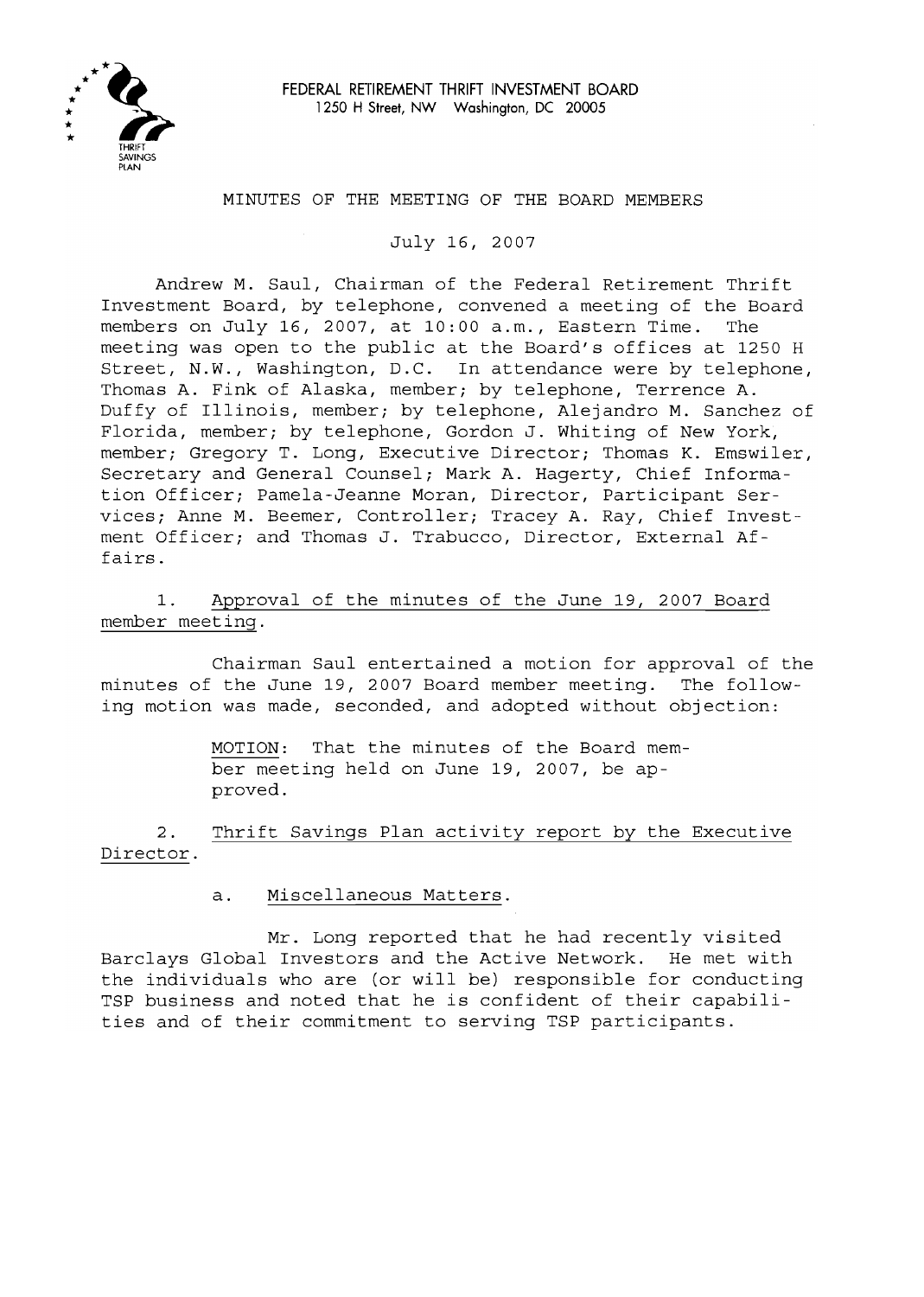## a. Monthly Participation Activity.

Mr. Long reviewed the report on TSP statistics. See "Thrift Savings Fund Statistics" (attached). He noted that the TSP fund balances remained at \$224 billion. <sup>A</sup> cash flow of \$1.6 billion kept fund balances at the previous month's level despite <sup>a</sup> downturn in the markets. The FERS participation rate decreased slightly, but the total number of participants increased slightly to 3,770,000. The year-to-date expense ratio stands at one basis point, but will increase with end-of-theyear outlays. The total number of uniformed service participants decreased slightly, but the uniformed service participation rate was basically flat.

## b. Quarterly Investment Policy Review.

Ms. Ray reviewed the July 9, 2007 memorandum (attached), on the performance of the G, F, C, S, I, and L Funds during June 2007.

She noted that the small cap fund underperformed the index by eight basis points for the month and by nine basis points for the year due to the sampling technique used by the fund. The I Fund has outperformed the index for the year-todate due to taxes. The trading costs for the I Fund for the year-to-date are three basis points which, although higher than the other funds, are still relatively low. Over \$9 billion has been traded in the <sup>I</sup> Fund for the year-to-date. The <sup>I</sup> Fund is on track to exceed the \$12 billion that was traded in it last year, and this year's trades already exceed the \$6 billion that was traded in the I Fund during 2005. Only the G and I Funds had positive returns in June. Of the L Funds, only the income fund showed <sup>a</sup> positive return in June and this was due to its link to the G Fund. For the year-to-date, the Income Fund showed the lowest rate of return and the 2040 Fund showed the highest rate of return (which one would expect in a period of rising markets). For the year-to-date, the 2040 Fund has outperformed all funds except the <sup>S</sup> and <sup>I</sup> Funds. There were no exceptions to Barclays' proxy voting policies during the first quarter of 2007. The review of the second quarter of 2007 is not yet available.

After this discussion, the members made, seconded, and adopted the following resolution by unanimous vote: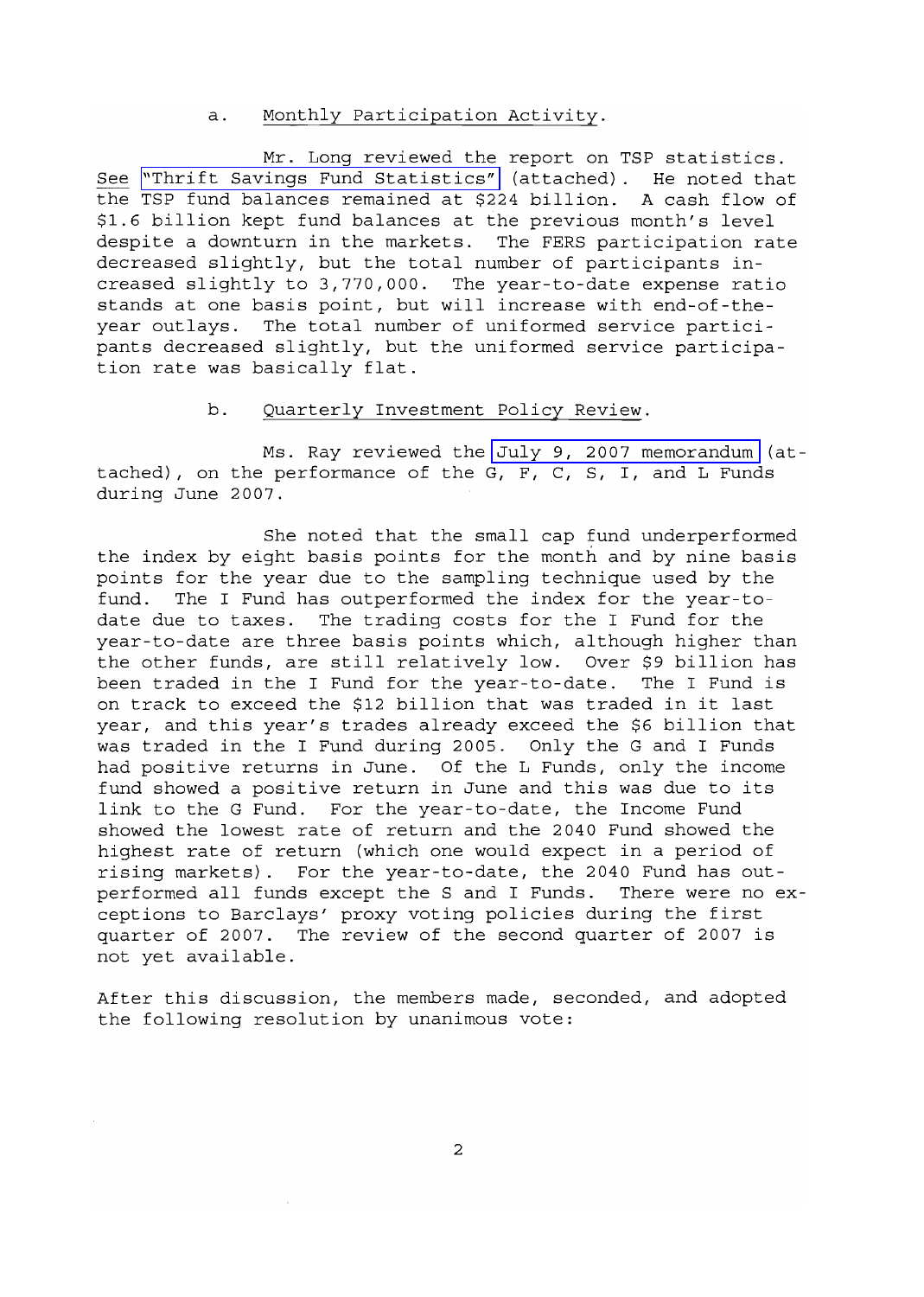#### RESOLUTION

WHEREAS the Federal Employees' Retirement System Act of 1986, as amended (5 U.S.C. § 8401 et seq.) provides that the Board members shall establish policies for the investment and management of the Thrift Savings Fund (5 U.S.C. § 8472(f) (1) and  $(2)$  ; and

WHEREAS the Board members at this meeting have reviewed the investment performance and investment policies of the Government Securities Investment Fund, the Fixed Income Index Investment Fund, the Common Stock Index Investment Fund, the Small Capitalization Stock Index Investment Fund, and the International Stock Index Investment Fund; and

WHEREAS the Board members are satisfied with the investment performance and investment policies of these Funds;

NOW THEREFORE BE IT RESOLVED that the current investment policies for the Government Securities Investment Fund, the Fixed Income Index Investment Fund, the Common Stock Index Investment Fund, the Small Capitalization Stock Index Investment Fund, and the International Stock Index Investment Fund are affirmed without change.

#### C. Legislative Report.

Mr. Trabucco reported that, based upon the Board's decision to pursue auto-enrollment legislation and legislation that would change the TSP default fund from the <sup>G</sup> Fund to an age-appropriate <sup>L</sup> Fund, Agency staff had prepared draft legislation. This was transmitted to Congress by the Executive Director on July 10<sup>th</sup>. Mr. Trabucco also briefed majority and minority committee staff on the proposals. He doesn't expect Congress to act on these proposals in the three weeks left before recess.

Mr. Trabucco reported that the House Subcommittee on the Federal Workforce has scheduled a hearing on August 2<sup>nd</sup>. The Hearing will cover benefits for Federal employees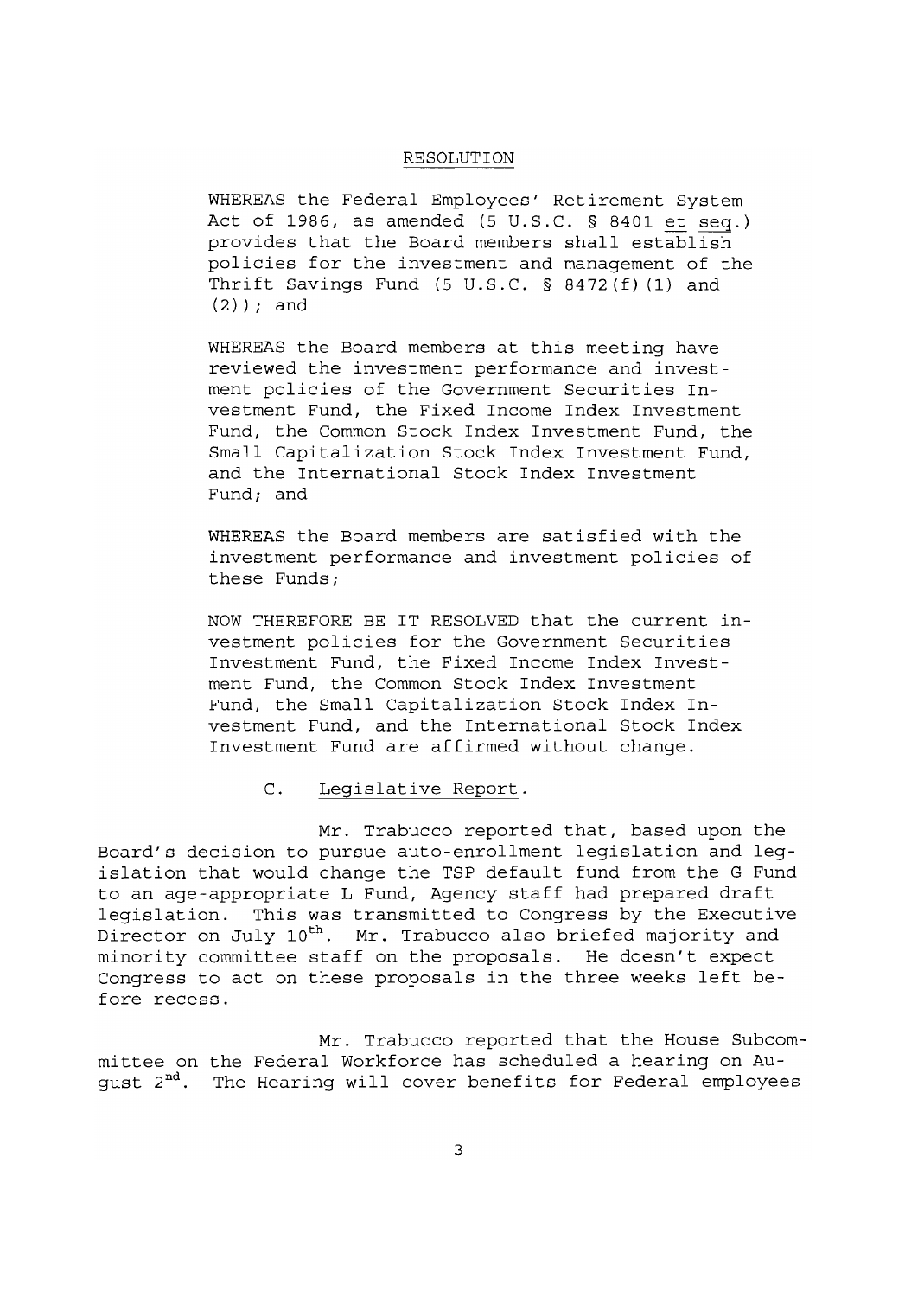and Mr. Long will testify on behalf of the Federal Retirement Thrift Investment Board.

#### d. Quarterly Vendor Financial Report.

Ms. Beemer reviewed the July 6, 2007 memorandum entitled "Quarterly Financial Assessment of TSP's Primary Vendors-July *2007"* (attached).

SI International's financial numbers are strong. It continues its pattern of acquisitions. It recently completed its acquisition of LOGTEC, Inc. It also recently was awarded two prime contracts from the U.S. Office of Personnel Management. Its revenue has increased by six percent over the same period in 2006.

Spherix has announced its intent to sell its InfoSpherix component to the Active Network. InfoSpherix operates the Agency's call center in Cumberland, Maryland. It will<br>present the sale proposal to its shareholders in August. The present the sale proposal to its shareholders in August. revenue of InfoSpherix dropped ten percent due to the expiration of its contract with the National Park Service. We have met with the leadership on the Active Network and have no concerns. The call center contract will be recompeted in 2008.

Chairman Saul asked for an evaluation of the pending sale to the Active Network. Mr. Long explained that the Active Network intends to leave the Cumberland call center intact and to retain all InfoSpherix employees. The change will be purely cosmetic-new e-mail addresses and a new company name on their business cards. Chairman Saul asked whether the Active Network was publicly traded. He was told that it is not but that it has committed to sharing its financials with us when the sale is complete. Chairman Saul directed Agency staff to stay on top of this and to check around the industry to learn what the Active Network's reputation is. Mr. Long responded that this is <sup>a</sup> priority for us and that we have heard all the right things so far. Mr. Sanchez added that, for all appearances, the Active Network is stronger financially than Spherix. Mr. Long stated that he feels the same way.

Barclays, as usual, has very strong financials. We continue to watch its proposed merger with ABN AMRO. A decision of the Dutch Supreme Court cleared the obstacles to the completion of this merger. Ms. Ray noted that the Royal Bank of Scotland rebid and increased its cash offer. Barclays' offer is all stock. Due to the difference in the offers, many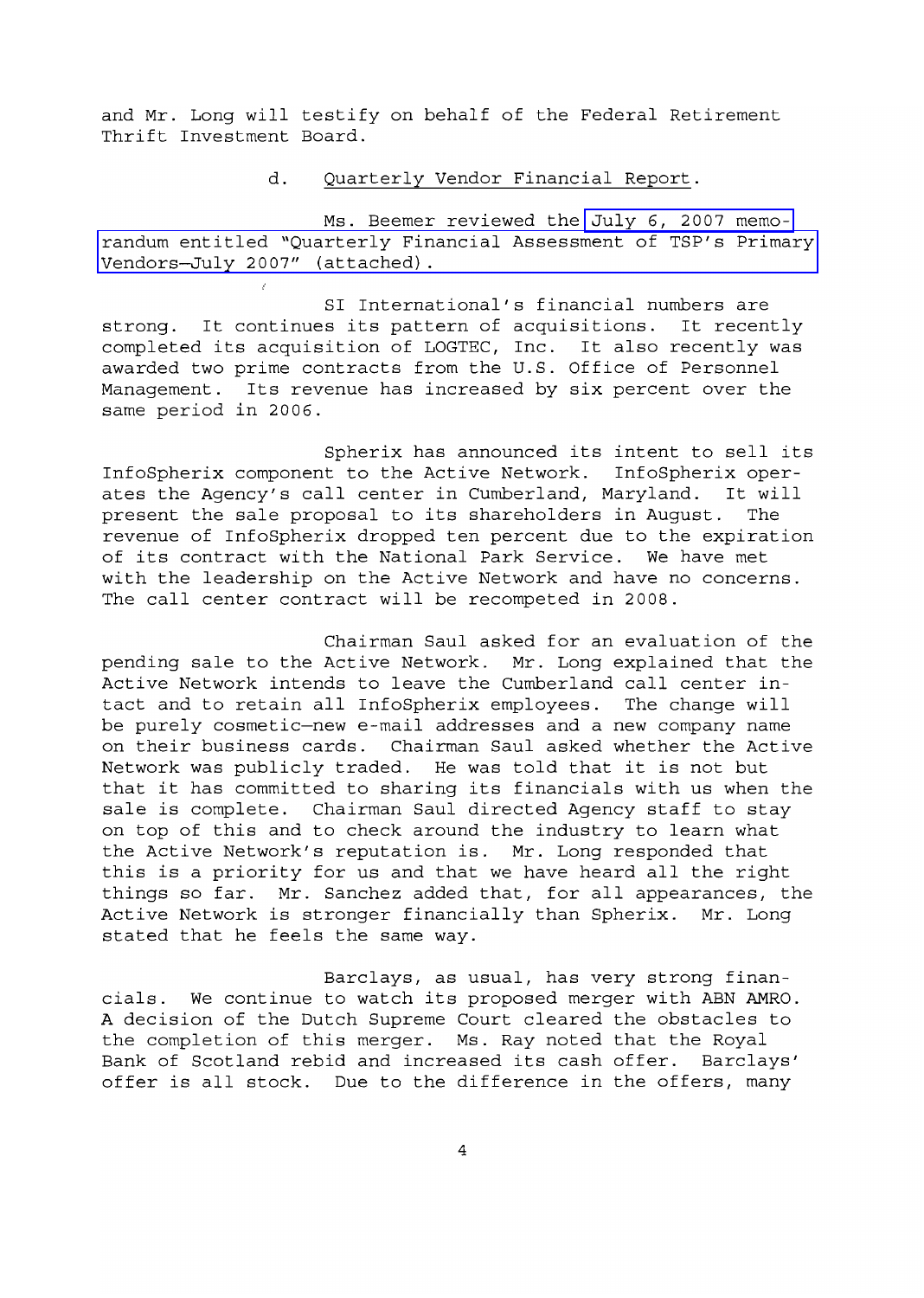analysts believe the Royal Bank will win this competition. Mr. Long added that Blake Grossman of Barclays had told him that the sale will have no affect on TSP operations.

Switch and Data used the cash from its initial purchase order to reduce its debt. Costs and operating expenses exceeded revenues by \$1 million in the first quarter of 2007. We will continue to monitor it through periodic site visits and dialogue with onsite personnel.

R.R. Donnelley financials continue to be strong and it continues its acquisition strategy. It recently announced that it had been awarded <sup>a</sup> \$49.7 million contract with the U.S. Government.

MetLife's financials continue to be strong. The financial strength of the company is the most important factor we consider in awarding an annuity contract. We have no reason to believe that MetLife will be unable to fulfill its obligations to TSP participants.

At the conclusion of the quarterly vendor financial report, Mr. Duffy stated that he would be in Washington, DC in the next few weeks and asked whether there was anything he could do with Congress to advance the Agency's legislative proposals. Chairman Saul replied that this was <sup>a</sup> very helpful offer and Mr. Trabucco added that Mr. Duffy's efforts have always been helpful.

Chairman Saul concluded the meeting by assuring the Board members that he regularly talked with the principal staff at the TSP and that everything seems in good order. Even though the Board members would be absent from Washington, DC until the next in-person board meeting in September, he stated that they are here in spirit.

Whereupon, there being no further business, the following motion was made, seconded, and adopted without objection and Chairman Saul adjourned the meeting at 10:40 a.m.

MOTION: That this meeting be adjourned.